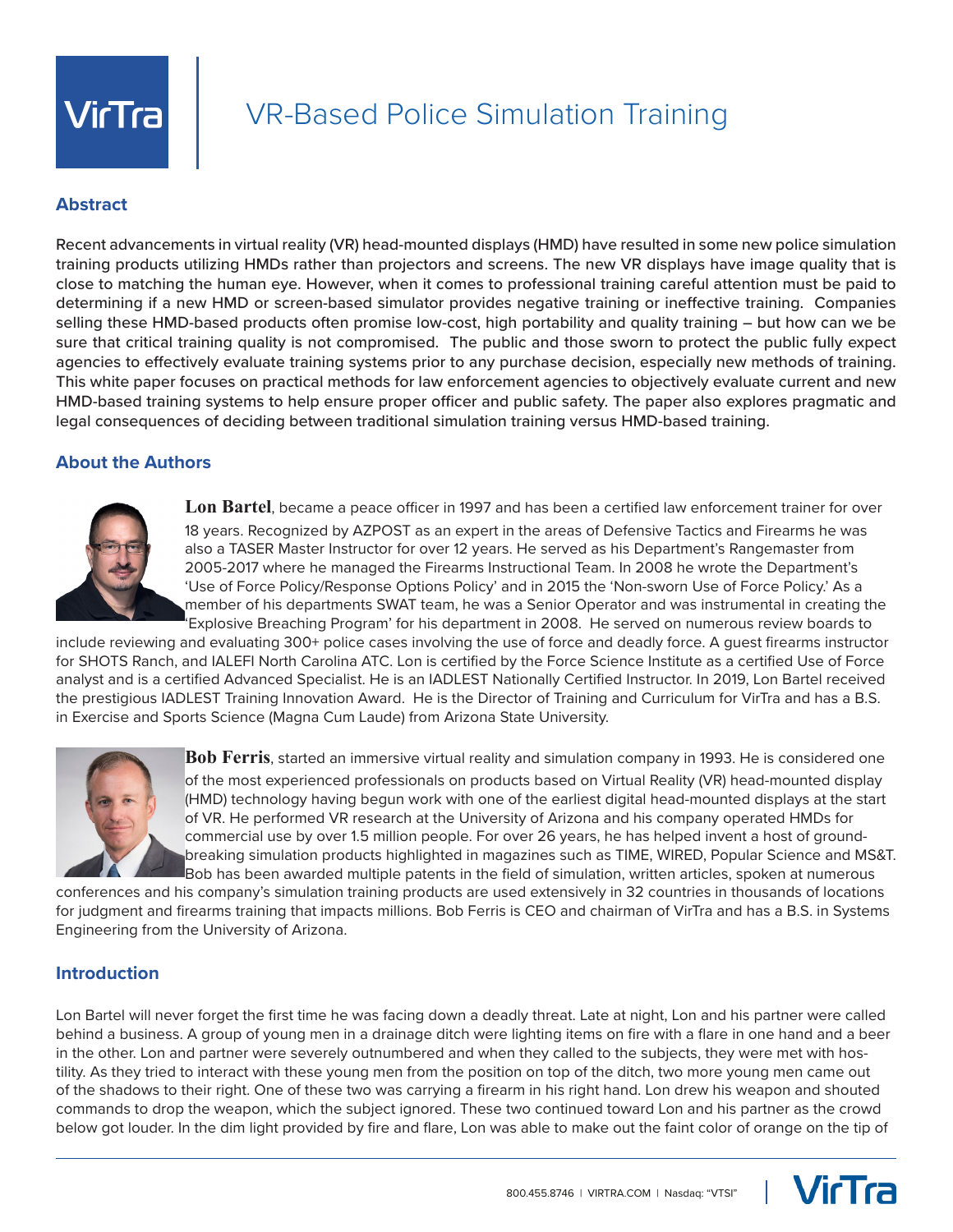the gun combined with a single voice from the crowd shouting, "it's a toy!" Lon believes his training was a major reason this event did not end tragically.

Bob Ferris will never forget that feeling of immersion into a virtual world when, in 1993, he connected one of the first commercially available head-mounted displays (HMD) to a Pentium-90 computer. He was hooked. From that day forward his career has revolved around researching and deploying the latest simulation products. In fact, he's attended over 185 AR/ VR/Simulation tradeshows throughout 26 years and may well have personally experienced the largest variety of HMDs of anyone in the industry. Many are surprised to learn that during the first 11 years in the simulation business his products exclusively used HMDs. Today, VirTra is a display platform agnostic company meaning they use the best technology for the task, whether HMD, screens or something else. VirTra has had more than 1.5 million people use their HMDs since 1993, yet their most popular training simulators currently use projectors.

We certainly do not propose that simulation, whether VR or screen-based, is the 'magic bullet' for training. In fact, live fire and force on force training methods should be used in conjunction with simulation training since each method has particular advantages and limitations. Furthermore, there are tremendous differences between manufacturers, so even similar looking simulators can provide radically different levels of training quality and capability.

This white paper describes an objective approach to evaluating training simulators, particularly helpful for those agencies considering new HMD-based or VR training products. Additional detail and background are provided to explain the "why" behind the suggestions advanced in this white paper. It makes sense that just because a new technology is in the headlines, surrounded by excitement and considered "state-of-the-art" doesn't necessarily mean it provides effective and constructive professional training. The importance and legal considerations of training tool selection are also explored. We will start by describing a few myths.

## **Myth #1: Simulation Training is All About the Same**

When it comes to training validity there are two critical and related issues: skill acquisition and skill transfer (Goldstein, 1993). Skill acquisition is defined as learning the knowledge and skills necessary for effective performance. Skill transfer is defined as the transportability of trained knowledge and skills from the training context to the performance environment. This focuses on issues of retention, maintenance, and generalization (Baldwin & Ford, 1988). While both of these issues have importance, skill transfer is the more challenging issue (Barnett & Ceci, 2002).

There are two main approaches for resolving the transfer problem through simulation training design. One approach ad-

dresses physical fidelity, whereas the other approach addresses psychological fidelity. The physical fidelity approach focuses on the use of high-fidelity simulation for skill acquisition to minimize or eliminate skill degradation during transfer. High fidelity simulation is achieved when the training simulator reproduces or is a close approximation of the actual performance environment. The essence of this training strategy is that the emphasis on realism (such as training with a simulated weapon that nearly perfectly matches your real weapon) will minimize differences between the training and

*If the human doesn't look real, doesn't act real and doesn't appear real, then the psychological processes are not simulated for the trainee.* 

performance contexts, thus enhancing the potential for effective knowledge and skill transfer (Kozlowski & DeShon, 2002). If you'll have stress in the performance environment then you want stress in the training environment. This concept is rooted in the idea of the transfer of learning depending on the proportion to which the learning task and the transfer task are similar (i.e., identical elements theory: Thorndike & Woodworth, 1901). The research results indicate that the most effective training is that which closely resembles the performance environment so as to maximize skill transfer (Druckman & Bjork, 1991).

The psychological fidelity approach is focused on the extent to which the training environment prompts the essential underlying psychological processes relevant to key performance characteristics in the real-world setting. In other words, it is an effort to evoke the central psychological constructs and mechanisms responsible for the on-the-job performance as closely as possible (Kozlowski & DeShon, 2002). For training to de-escalate a situation focused on another human being, the simulated human being needs to be lifelike in order to achieve psychological validity and for effective skill acquisition and skill transfer. For example, if a trainee is presented a CGI (computer generated image) human, it might look more like a video game character than a realistic human being the trainee might face in a real-world situation. If the human doesn't look real,

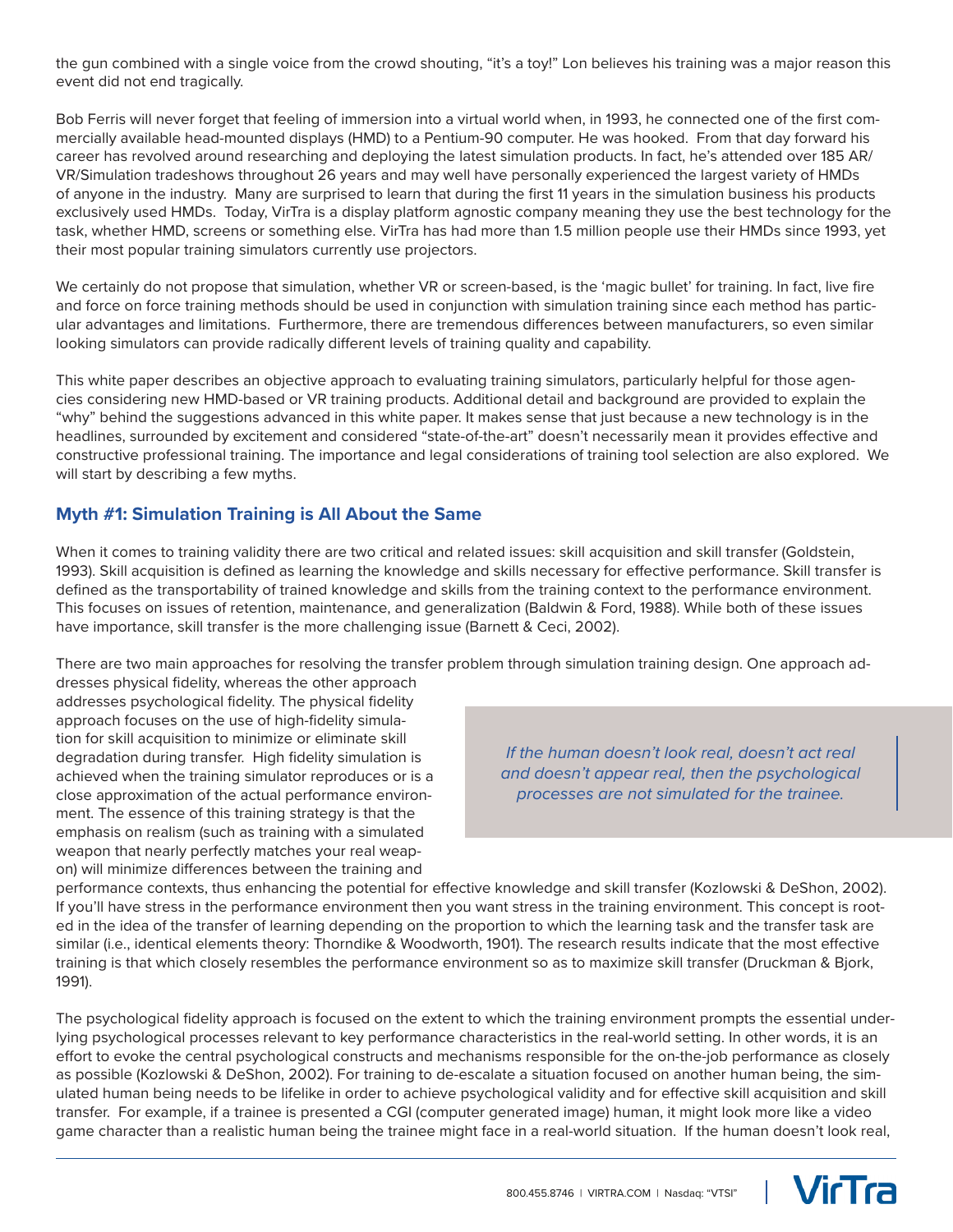doesn't act real and doesn't appear real then the psychological processes are not simulated for the trainee.

The two approaches, physical fidelity and psychological fidelity are not competing alternatives, but rather are complementary. Both physical and psychological validity are required for overall validity of the training system (Kozlowski & DeShon, 2002).

#### **Myth #2: Video & CGI Humans Are About the Same**

When developing new training scenarios, the ability to quickly and affordably capture footage of humans using standard video equipment, with high-fidelity in both look and movement, cannot be matched by any other current technology or approach. While the level of fidelity of humans in simulation is of critical importance, the cost required to obtain these high-fidelity human characters is of great concern. Surprisingly, even though video far surpasses the realism of CGI, the average cost of creating a new human character in video is far less, often a tiny fraction of the cost and time to create a similar human character in CGI.

It should be noted that there is a wide variety of video camera technology currently available, with new advances occurring regularly. Since video is designed to capture whatever is within the camera's view and humans can be easily positioned in front of the camera and told to perform various natural movements, it is apparent that video confers far more realism at a very low cost as compared to a similar fidelity CGI approach.

#### **Myth #3: Realistic CGI Humans are Just Around the Corner**

There is no doubt that computer technology and CGI fidelity continues to advance. Some might argue that in the near future CGI will be able to equal the photorealism of video. This argument usually begins with an enthusiast reminder of how far CGI has advanced in recent years and ends with an assumption that CGI will solve any remaining limitations in short order. However, some experts suggest that CGI has long solved the easier tasks and the remaining problems with humans looking/acting real are the most challenging, in some cases, by orders of magnitude.

One obstacle is the technological limitations to perfectly replicate the look and feel of a human and render this in real-time. Computer software takes many shortcuts in order to render scenes as quickly as possible. Yet, when it comes to humans, we are all experts at noticing the smallest details that do not look "normal," therefore, many of the CGI shortcuts are not possible when it comes to CGI human realism.

In fact, the limitation is not just computational capability; it is also dependent on graphic art and animation refinements. The most talented graphic artists, working long hours with non-real-time rendering are just now starting to equal the quality of video. The distance between today and a point in time when CGI humans can match video humans is difficult to predict, but the computing power required might be orders of magnitude beyond our fastest computers. The larger concern is if the industry has empirically translated computing power advances into more realistic CGI humans for real-time interaction? If the relationship were linear between computing power and CGI human realism for simulation, then CGI humans in simulation today would be twice as realistic as those displayed 18 months ago, which is not the case, so there must be other factors at work than just computing power.

#### **Myth #4: You Can Easily Make Any Scenario You Want with VR & CGI Humans**

Training can't involve just a few human suspects, so a major obstacle is the time and cost of the creation of additional CGI humans that appear realistic. The amount of time and skill level of professional artists needed to create a photorealistic and natural behaving human is incredible. In fact, very few computer graphic artists even have the necessary skills to create a photorealistic human in CGI. This means that even if given unlimited time and resources, many graphic artists could never deliver a photorealistic human.

Obviously, it is not enough to create just one photorealistic human. Training scenarios need a variety of different looking humans with the ability to support all types of scenarios and to do new behaviors in the future. Ideally, the customer would have the ability to easily add new characters with new movements in the future. A photorealistic CGI human needs natural body movement, correct eye movement, normal facial appearance with hundreds of muscle movements that correspond to speech and emotions, just to name a few elements needed to replicate a normal human. The skill needed by the team of graphic artists and animation specialists to accomplish just a single natural looking human that moves normally is extreme. Still tremendous challenges exist to providing an easy to use, CGI-based, authoring environment usable by a non-technical person with real-time output that matches video of a real human.

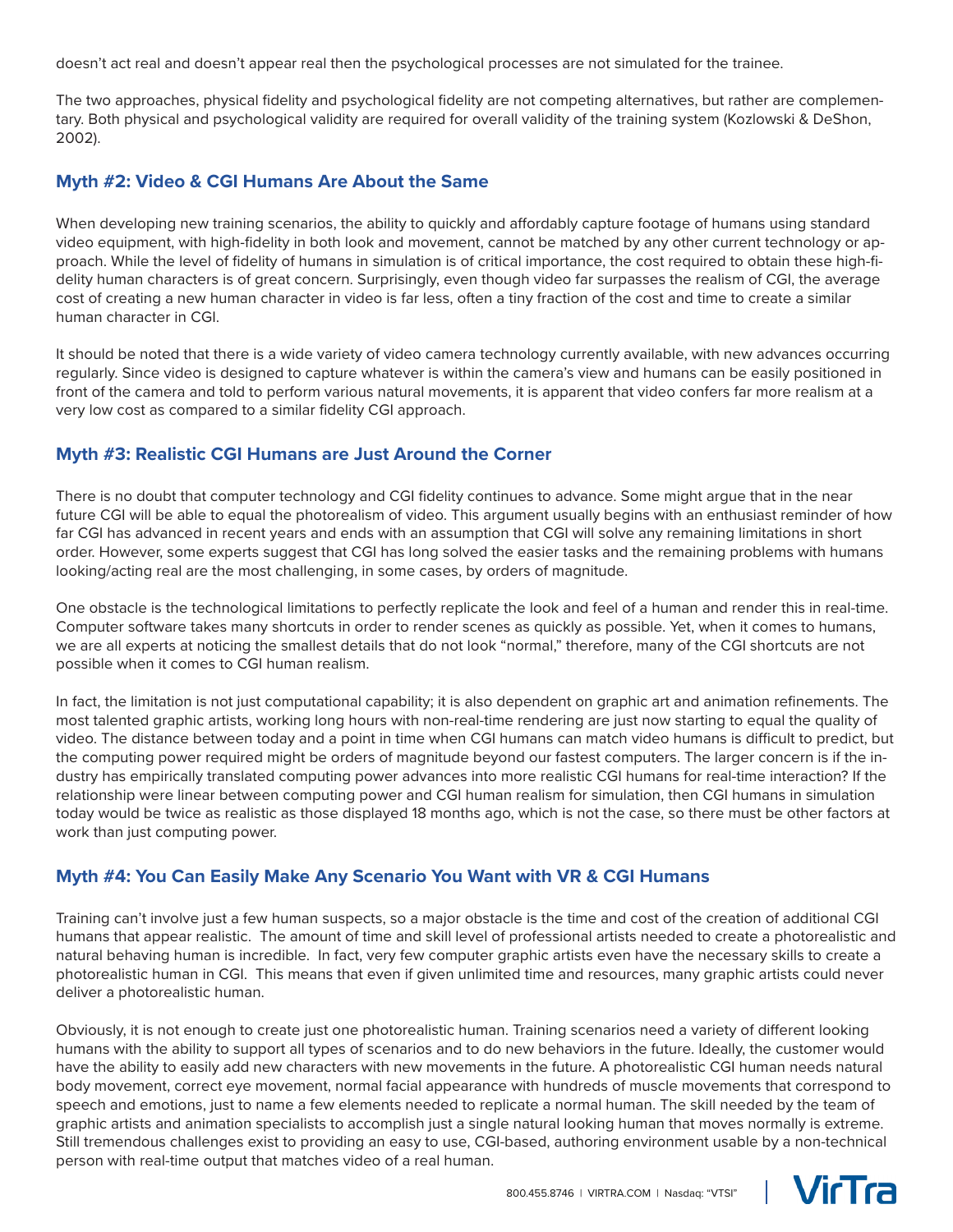# **Myth #5: If CGI Humans Aren't Realistic, We Just Need to Spend More Money on Them**

In 1970, Masahiro Mori realized that when a simulated human becomes 99 percent lifelike—so close that it's almost real—we focus on the missing 1 percent. We notice the slightly slack skin, the absence of a truly human glitter in the eyes. The oncecute simulated human now looks like an animated corpse. Our warm feelings, which had been rising the more realistic the simulated human became, abruptly plunge downward. Mori called this plunge 'the Uncanny Valley', the paradoxical point at which a simulation of a person becomes so good it's bad (Thompson, 2004). These missing components trigger innate aversion in the trainee towards the CGI simulated humans.

Unfortunately, the task to obtain CGI realism equivalent to video realism for people is not only arduous, but often developers land in the tragic Uncanny Valley, spending increasingly amounts of time and money in an unsuccessful attempt to exit the Uncanny Valley. Like quicksand, the more they struggle to exit the Uncanny Valley, the more they are firmly stuck. It is impressive to note that video jumps entirely over the Uncanny Valley, providing human realism with today's video technology – so long as the content creator's actors give a convincing performance.

In fact, we can learn much from the making of the recent movie Gemini Man starring Will Smith. In October 2019 Wired Magazine interviewed the highly accomplished crew who created this cutting-edge movie using the very latest tools. Realize making a CGI person for a movie that is just played back to an audience is far simpler than what is required for interactive simulation training. Movies have no real-time demands, no branches, no computer requirements for interaction, for framerate, for battery or heat or many other constraints. Even with the many advantages afforded a movie with over \$50 million

budget, numerous experienced staff, and thousands of computers to render graphics, they still encountered major obstacles with presenting realistic CGI people. "With only a couple of months left for postproduction, [Ang] Lee isn't entirely satisfied with the scene we just saw; it's humbling, he says, to spend two years puzzling over why a one – second shot of a digital human just isn't jelling" (King, 95). "As sophisticated as motion capture is, and despite the massive trove of measurements taken of Smith's every gesture and movement, it still cannot record the full richness and depth of human behavior – the subcutane-

*When CGI humans aren't convincing, they aren't providing effective training.* 

ous subtleties and minute movements, the micro-expressions, the difficult-to-pinpoint qualities that comprise humanness" (King, 92).

When CGI humans aren't convincing, they aren't providing effective training. This relationship between realistically simulated humans and effective human-to-human training is not setting too high of a standard but rather is acknowledging the reality that humans are extreme experts on, well, humans. It is even more critical since not properly showing realistic human interaction could lead to negative training.

#### **Myth #6: Low Quality Simulation Training Won't Harm Anyone**

It is very possible for a simulator intended to help a trainee to actually harm a trainee. Therefore, before anything else, the very first step is to check the simulator for potential negative training. For example, some simulator companies have unique controllers, goggles or procedures used only during training. Trainees are told to only do this or that during training and NOT in real life, but the harsh reality is trainees will revert back to habits formed during training, especially when under crushing pressure during a real-world crisis. This 'negative training' can have disastrous consequences and therefore mustn't be allowed to occur in the first place.

Also, due to the liability involved of officers losing their lives and the liability of wrongful death lawsuits it is imperative to remove from consideration any simulator that lacks any of the three fundamental requirements needed to avoid negative training. These three fundamentals are:

- 1. Weapon Realism / Accuracy: only if the simulated weapon is accurate to form, fit, function and duplicates real-world ballistics will the trainee be able to practice real-world situations with confidence in applying what they learn in the real-world. This is required for physical validity.
- 2. Judgmental Use of Force: only if the simulated humans are accurate to real human behavior will the trainee be able to react to natural body language, human micro-expressions and subtle clues for what the human might do next. For now, CGI humans lack this realism needed for proper use of force decision making but high-definition video of good actors can achieve the needed fidelity. This is required for psychological validity.

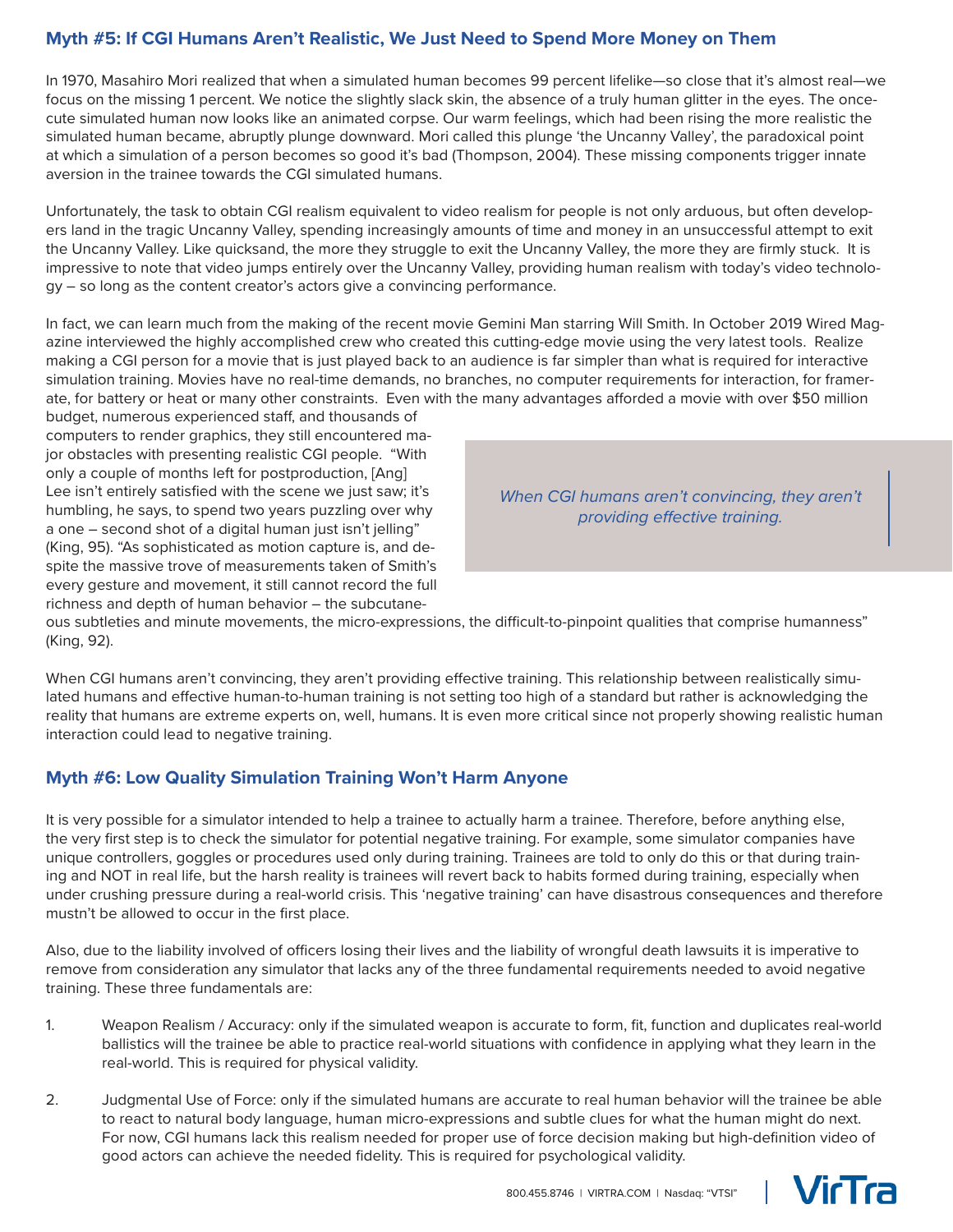3. Stress During Training: only if the trainee experiences real stress during training can they truly practice in the performance environment, since stress nearly always accompanies police encounters. This is required for both physical and psychological validity.

The best simulators on the market can provide all three of the above requirements. Whether it is VR-based or screen-based these fundamental capabilities are a must to avoid negative training habits. Further, if a simulator lacks even one of the fundamental three components then the trainee might think they are well trained, having no knowledge of the crucial flaw until revealed while trying to do a job they weren't properly trained to do. It's far better to push for a valid training simulator, using this article to help explain the 'why,' than to settle for a simulator that could do tragic harm until the next budget cycle.

Some may say, 'all simulators are about the same' and this is simply untrue. Some might just want a simulator to check a box and not care if the training is valid or effective – such an approach could be deemed culpable negligence. Other times there is pressure to make a purchase decision without actually testing and evaluating the simulation equipment which should always be avoided. Compromising on training equipment can lead to catastrophic results and life-long regrets.

One thing is obvious, to properly decide on training equipment requires someone experienced to personally evaluate it objectively. To do this you can score each simulation training product that is under consideration based on carefully selected criteria prior to deciding what product is worthy of training the fathers, mothers, sons and daughters who's training fall under your responsibility. Below is one approach that you might use as a template to rate the systems that pass the "first, do no harm" requirement. Of course, you could customize the importance (weight) on the various parameters to match to your own department/personal requirements as you see fit. Simply multiply the updated importance of the factor to the score.

## **An Objective-Based Training Simulator Comparison Guide**

VR-based and screen-based simulators are not simply equivalent to each other. Even a screen-based simulator created by two different companies can be drastically different and training effectiveness. Like shopping for any product, it takes some work to find the best fit. It's worth the effort considering the potentially tragic downside risk if money and time is invested in negative training. To ensure the best outcome, an objective criterion should be utilized when comparing various simulation training systems. One such objective criterion is provided below.



**VicTra**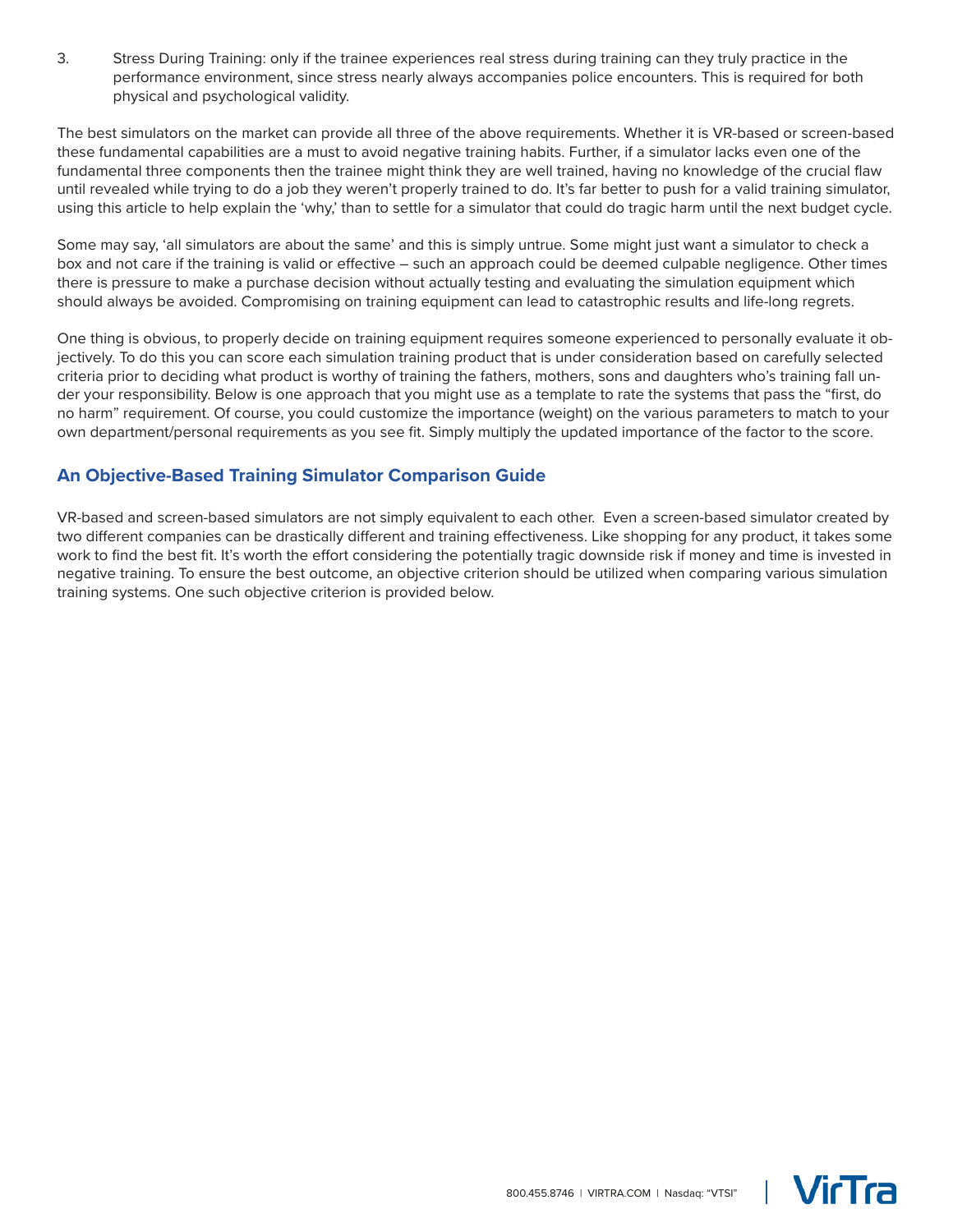# **Effective Police Training Simulator Evaluation Criteria**

The table below summarizes a sample comparison matrix between a generic VR-based simulator and a screen-based simulator from VirTra. Following this table is more in-depth information and a detailed description on how to evaluate each factor listed below.

|                | Item                                                         | VR-          | Screen-        | Importance         | <b>VR</b>    | Screen |
|----------------|--------------------------------------------------------------|--------------|----------------|--------------------|--------------|--------|
|                |                                                              | based        | based          | $(10=$ highest $)$ | <b>Total</b> | Total  |
| Training Value | Avoiding Negative Training -<br>Weapon Realism / Accuracy    | 4            | 9              | 10                 | 40           | 90     |
|                | Avoiding Negative Training-<br>Judgmental Use of Force       | 3            | 9              | 10                 | 30           | 90     |
|                | Avoiding Negative Training-<br><b>Stress During Training</b> | $\mathbf{1}$ | 9              | 10                 | 10           | 90     |
|                | Quality of Training Content /<br>Certifications              | 3            | 10             | 9                  | 30           | 90     |
|                | Depth of Training Content                                    | $\mathbf{1}$ | 9              | 8                  | 8            | 72     |
|                | Portability                                                  | 10           | 8              | 3                  | 30           | 24     |
| Costs          | Lack of Training - Wrongful<br>Death Lawsuit(s)              | $\mathbf{1}$ | 9              | 10                 | 10           | 90     |
|                | Lack of Training - Officer Injury<br>or Death                | 4            | 9              | 10                 | 40           | 90     |
|                | Recurring Costs (assuming<br>outright purchase)              | 6            | 6              | 8                  | 48           | 48     |
|                | Initial Costs (assuming outright<br>purchase)                | 8            | $\overline{7}$ | 6                  | 48           | 42     |
|                | Total (Higher number is better)                              |              |                |                    | 294          | 726    |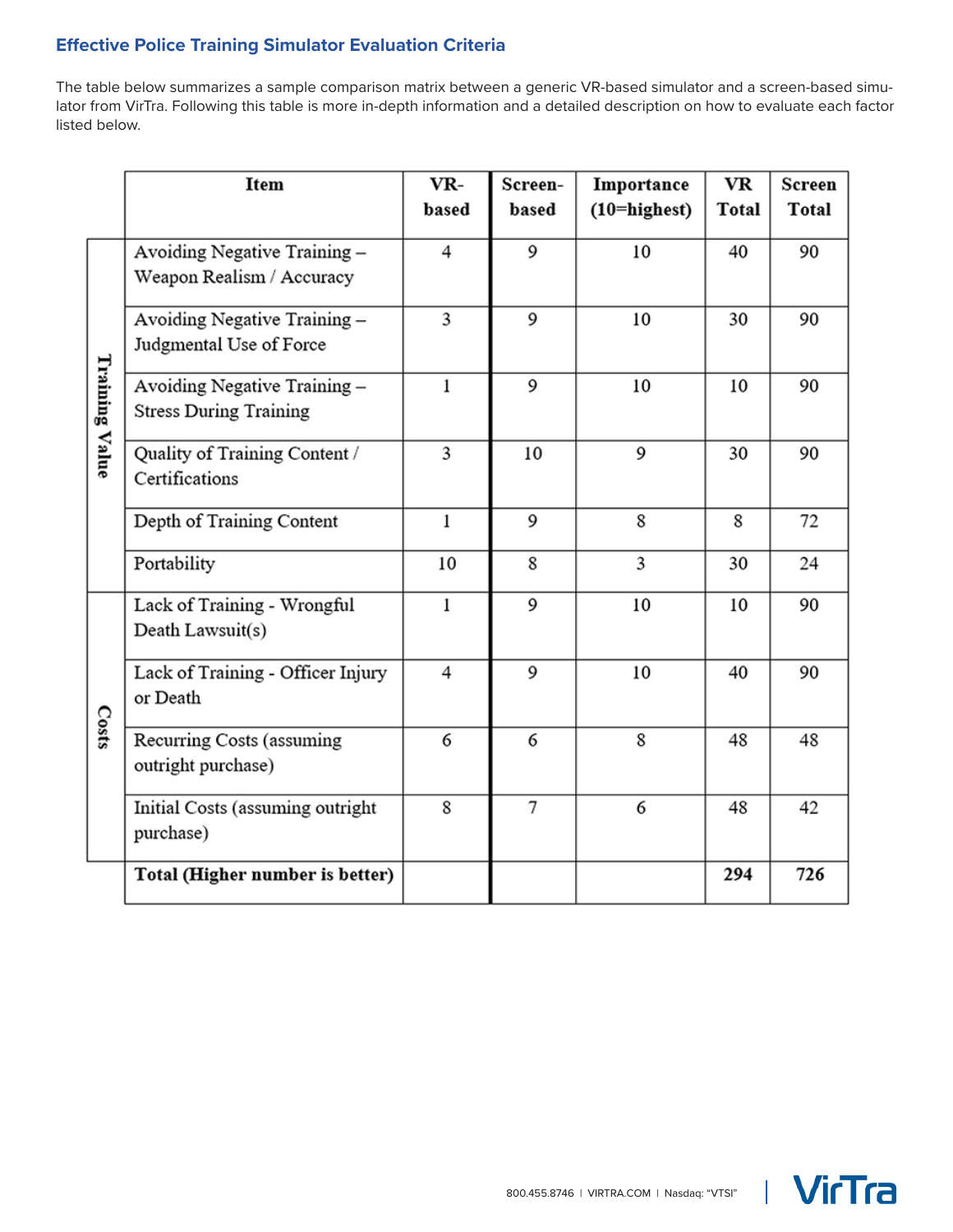## **Avoiding Negative Training - Weapon Realism / Accuracy**

The first fundamental requirement for a simulator that involves firearms or less lethal weapons is that negative training is avoided at all costs. For example, if the trainee fires in the simulation and the simulated round is not tracked accurately, then the trainee naturally disregards the validity of the simulator itself, potentially reducing effectiveness to zero. Once a trainee feels the simulator has inaccuracies or errors, they will logically consider any simulated outcomes to be in error, especially if such outcome would show the trainee to be wrong. The key goal is for skill improvements gained in simulation to be valid in the real world. Therefore, correct simulation recreation to the real-world is critical to avoid wasting training time or even worse, the potential of negative training. Of course, a trainee that becomes excellent in the physical domain has a higher potential of success in handling their weapon to physically neutralize a threat with speed and accuracy without harm to bystanders. With enough practice these skills become honed to a level of automaticity. Unfortunately, even a very slight deviation from the real-world during simulation practice will result in tragic negative training. Consider that if the simulator ballistic profile is just 1-degree off from reality then the simulator could reinforce incorrect weapon aiming, showing the trainee hitting the hostage taker versus the hostage – whereas, in real-life, using the same movements practiced in the simulator yields the opposite outcome with horrific results. Even worse, if the simulator error is minor, the trainee might be unaware they have acquired slightly incorrect skills during training so when firing a weapon in a hostage situation they have false confidence based on thinking their success in the simulator warrants them taking the shot in real life, using what they 'learned' from the simulator experience.

It is clear as day that in real life, you can see your weapon sights, and in front of your weapon sights, you see the scenario. This natural optical path is exactly what you get with a screen-based system: scenario – your weapon – eye. A huge disadvantage for VR-based training is that the image is right in front of your eye and the VR developer must try to virtually recreate the natural optic path, a very daunting task when 1-degree errors are as unacceptable as shooting the hostage versus the hostage taker. Even the headset itself, unless the officer deploys with the headset, can create enough dissimilarity with reality to neutralize or create negative training. Since simulators don't use real bullets, there is also some differences as compared to simulated weapons. The latest generation of drop-in kits, fit inside a standard weapon, have powerful recoil and even lock the slide back when out of ammunition or when simulated a malfunction. To achieve a top score in this category the simulated weapons must be nearly an identical match to a live firearm and not create training scars, like ejecting a magazine and then re-inserting it to magically obtain more rounds. A wrong habit formed in training is a land mine waiting for the unsuspecting trainee.

When evaluating training tools in this category consider the following criteria:

- Is handling the weapon in the simulator feel the same as handling the weapon in real-life?
- Is the placement of the impact extremely accurate every single time?
- Is the form, fit and function of the simulated weapon accurate to the real thing?
- Are there any system delays or malfunctions that detract from natural weapon handling?

## **Avoiding Negative Training - Judgmental Use of Force**

Judgmental Use of Force includes the psychological process of deciding to engage another human with force. Human realism and high-fidelity simulation are of utmost importance. The use of human actors is an option but is often cost prohibitive, hard to coordinate, impossible to scale, and isn't reproducible for all trainees – just to name a few problems. The most realistic method besides live actors is to capture live actors digitally, with branching options and then present this to trainees. Human use of force training is extremely challenging as the trainee tries to determine threats from non-threats from very subtle non-verbal cues in fractions of a second. If the trainee does not sense danger nor observes a threat, their physical skills have no power to assist. In addition, if the trainee makes a judgment error and engages non-threats, then the result of effective firearms skills could be disastrous. In all of these situations, CGI characters come up far short of the fidelity level required to provide the subtle verbal, para-verbal, human non-verbal cues and precise visual nuances necessary to recreate effective judgmental use of force training. This is reinforced by multiple research studies indicating that on average we place 55% importance on body language, 38% importance on tone of voice and 7% importance on the words spoken (Mehrabian & Wiener, 1967 and Mehrabrian & Ferris, 1967). If over 50% of decision making is based on non-verbal communication, such as body language, then it would naturally follow that high-fidelity simulation should closely replicate human realism to most effectively improve skill acquisition and transfer in the trainees. This assertion is also backed up by research that indicates that using high-fidelity simulators leads to mastery learning, also known as "performance accomplishment," which produces higher performance outcomes (Issenberg et al., 2005; Larew et al., 2006).

**NicTra**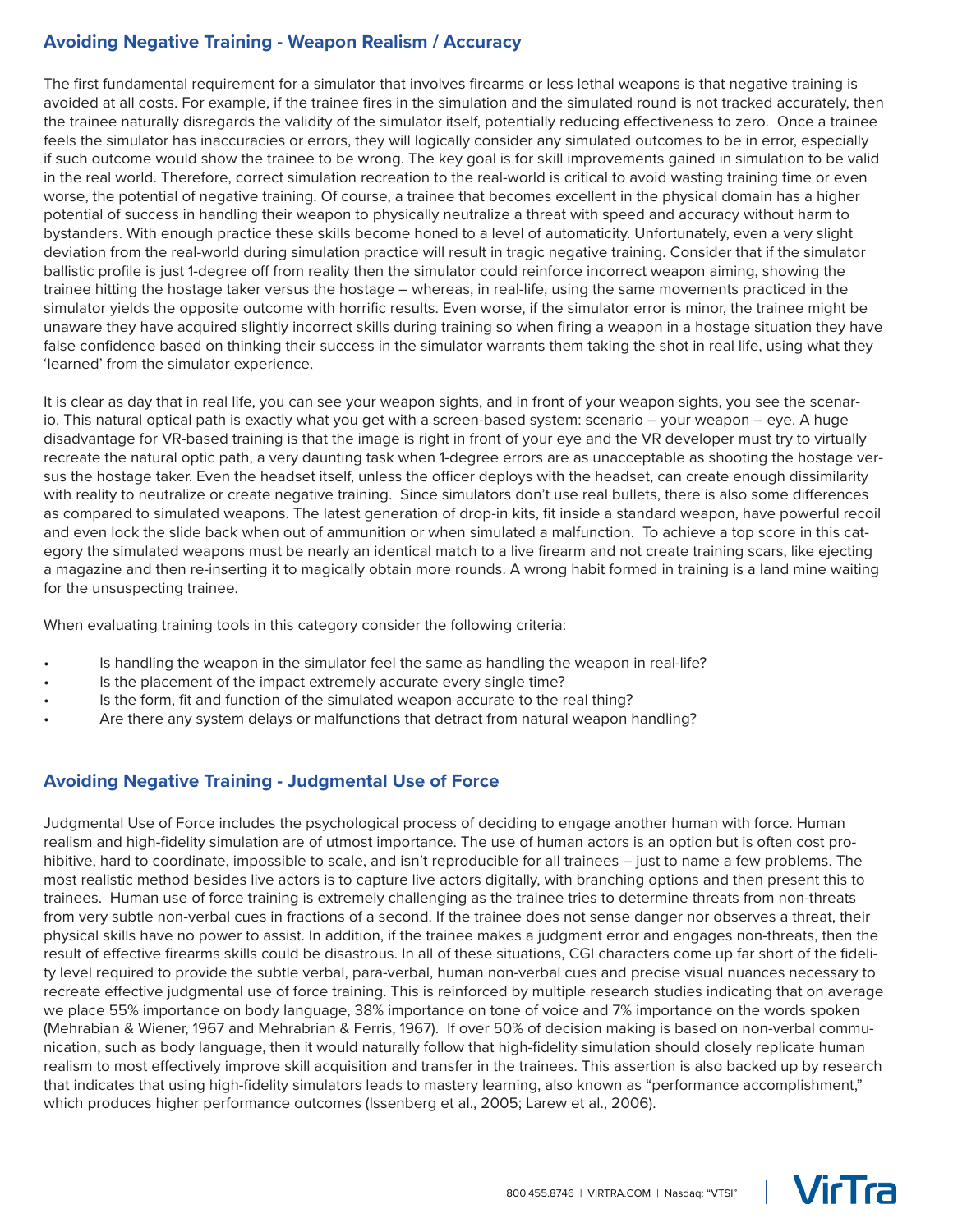These task environments are characterized as dynamic decision making (DDM) situations and uniquely place incredible demands on the skills of operators, sometimes suddenly and with immediate lethal consequences. DDM tasks are dynamic, ambiguous, and emergent. They necessitate rapid assessment of the situation as it unfolds, diagnosis and prioritization of possible actions, and implementation of appropriate task strategies (Kozlowski & DeShon, 2002). DDM tasks require high levels of expertise. This higher level of expertise often depends on either experience already gained in the real-world or from practice with high-fidelity simulation capable of providing transferrable skills to the real-world. A top score here either requires a human actor or a digital equivalent of a human actor which looks and acts exactly as you'd expect to see in the real-world.

When evaluating training tools in this category consider the following criteria:

- Are the human movements and interactions realistic/natural enough to be convincing?
- Is the resolution and visual acuity sufficient to see threats/non-threats?
- Do I get a sense that I'm dealing with a person or does it feel like video game character?

## **Avoiding Negative Training - Stress During Training**

It's not just success in decision making, correct tactics, and handling a weapon with speed and accuracy without harm to bystanders – it is doing so under acute stress. The need for stress during training is often overlooked, but untrained people perform one way when calm and usually far worse when under stress. Obviously, removing nearly all stress during simulation of real-life but then having stress during a real-life encounter is a setup for psychological and physical mistakes with corresponding increased potential for the loss of life.

For training to be most effective, a trainee needs to experience some of the same physiological effects of a real incident such as stress and tension. In fact, with no fear of return fire during training, the trainee will efficiently ignore potential threats around them and thereby learn dangerous habits with each training session. Various technology has been developed to successfully bring this into LE training. Using impact reduction suits for arrest and control tactics as well as the use of the Simunition product line are examples of using training tools that bring stress into training. A unique device to fill this chasm is the Threat-Fire. It uses an electric impulse to safely apply stress during training and supply immediate negative consequences, if they are needed. This device can psychologically represent all threats to the officer's safety not just gunfire. This device completes the interaction loop: the trainee engages simulated suspects and simulated suspects engage the trainee (safely). With no return fire a simulator provides only 50% interaction, with return fire it reaches 100%. Live fire range training is unable to introduce sufficient stress and consequences due to safety limitations. A top score here requires a long track record of no injuries and a method for introducing stress and immediate consequences, should they be needed. Avoid projectile firing systems as they require eye-protection, clean-up, aiming and seem to eventually damage persons or property.

When evaluating training tools in this category consider the following criteria:

- Has the system been in use for many years by large numbers of agencies without inadvertent injuries?
- Does it distract the instructor from monitoring the trainees' performance?
- Does it create adequate stress during training and provide an immediate consequence?

## **Quality of Training Content / Certifications**

Not all training content is created equal. Furthermore, the axiom "Content is King" holds great truth since content is so central to the quality of training provided. Some companies take special care to insert multiple lessons that are hard or impossible to instruct any other way then through simulation. Other companies throw together lots of small training scenarios with few teachable moments and poor acting. One scenario might have enormous training value and another might be nearly zero. Never demo just a few scenarios, spend some time experiencing the quality (or lack of quality) throughout the entire library.

This is one reason why seeking out companies that offer certified training content makes sense. A simple question to ask is how much of the content being offered is IADLEST (International Association of Directors of Law Enforcement Standards and Training) certified? This is one of the few objective measures when it comes to content – either a company has met the training quality standards of IADLEST or not. Top scores in this category goes to IADLEST certified content and high-quality content that has clearly defined training objectives, such as a curriculum method versus just a list of various scenarios.

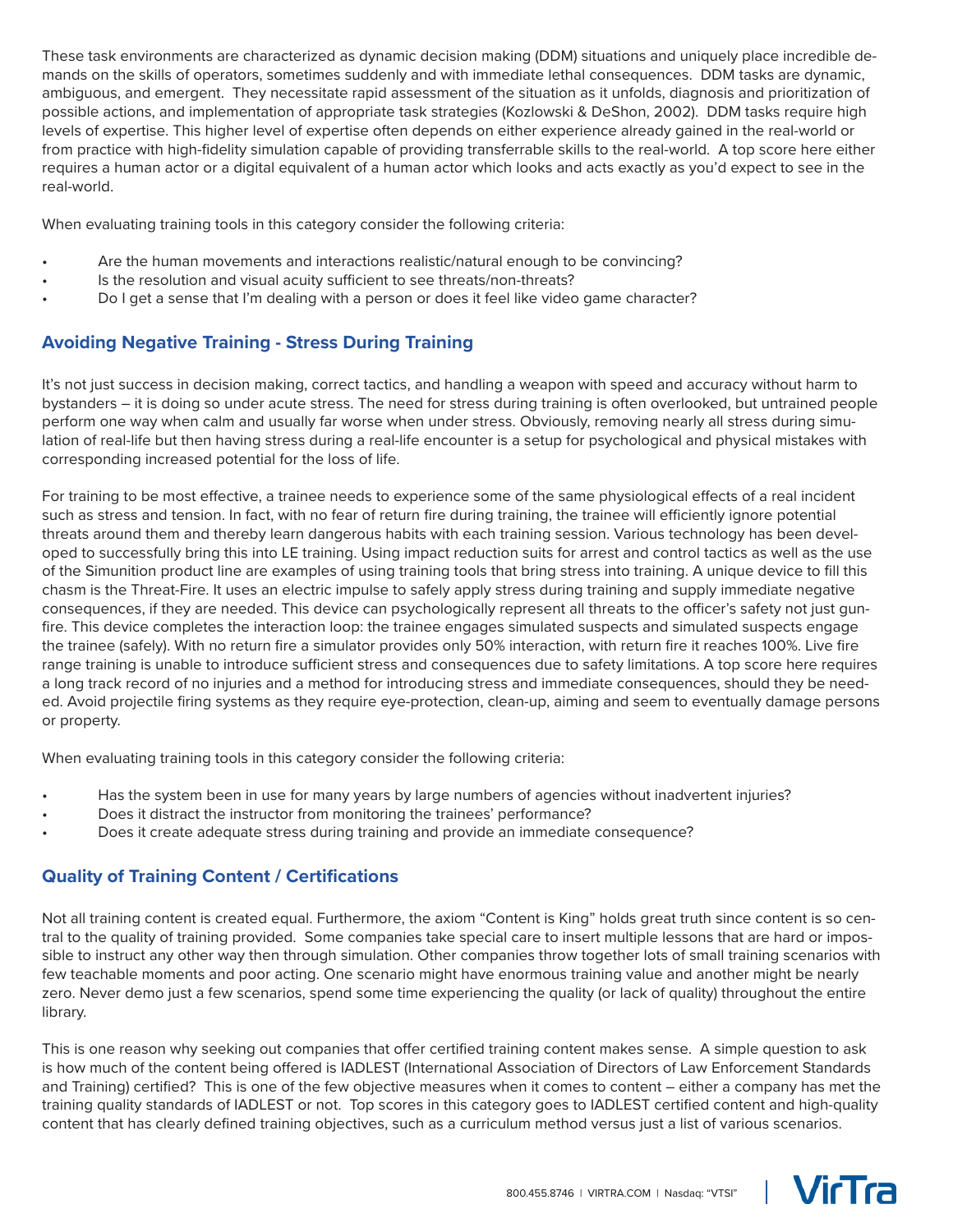# **Depth of Training Content**

Of course, having three or four excellent pieces of training content is not adequate for covering all the various areas of expertise expected from a police officer. A real danger with VR-based simulation training is a very small library of training content that will quickly be experienced and then the system just sits in a closet for years. Don't just test one scenario and trust their whole library is fine. A trick used by some VR-based and screen-based is to show a few of their best scenarios and just hope the potential client doesn't test out lots of their library. Then, after delivery of the system, the training staff make the discovery that besides the scenarios they already demoed, the rest of the library has nearly no training value or is a disappointment for other reasons.

The other problem is that the scenarios that VR-based suppliers do have are very limited in effectiveness if they are using CGI human characters as discussed earlier. So even if you had access to 700 different scenarios, if they have nearly no training value it won't help trainees acquire or transfer skills. A lot of zeros still adds up to zero.

However, VR-based simulation providers are aware of these limitations and their common rebuttals to address these concerns fall into two main methods. The first method is to promise that many new (and 'amazing') scenarios are just around the corner. Be very suspicious of this promise that is seeking to make a sale now with little downside to the company if the promise is not kept. The second method is to say that the customer will have a powerful editing suite, through which they can create their own new scenarios. The military has invested millions and years of R&D and they still have yet to perfect such an authoring tool. Just because CGI affords so many possibilities it doesn't mean that creating convincing training content becomes trivial – the opposite is the case. In fact, we've found that few agencies have either the available personnel with the unique skills nor the time to create professionally produced training content libraries. You should ask for a reference of a couple departments who already have created scenarios using their authoring tool and then actually experience the scenario that they created and determine for yourself the training value and realism. In this case, an ounce of prevention is worth a pound of cure.

Top scores for this category go to products with a large library of quality training content that is either certified or is vetted by an experienced trainer.

## **Portability**

VR-based systems can be very portable, fitting within one case. However, keep in mind that some VR-based systems do require "optical tracking" which often involves setting up cameras on tripods and these are far less portable.

In recent years, projectors and computers have shrunk remarkably while improving in performance. In fact, some single-screen simulators are now as portable or more portable than VR-based systems. The largest item would be a screen, however, often you don't even need a screen since you can often project onto a wall and skip the screen altogether.

Furthermore, for many departments, portability is not their #1 concern. If pressed, their top concerns are often: keeping the public safe, keeping officers safe and avoiding multi-million-dollar wrongful death law suits. However, if portability is the chief requirement, then screen-based simulators should not be ruled out. Determine if the system must be portable enough for air travel or portable for vehicle travel. For example, it is possible to fit a portable 180-degree simulator in an SUV but air travel would demand a single-screen simulator or VR. Top scores should be based on which system best fits your specific use case, whether car or plane mobility.

#### **Lack of Training - Wrongful Death Lawsuit(s)**

The last thing a department desires is to be found guilty of a failure to train an officer accused of causing the wrongful death of a law-abiding citizen. The result is not just millions of dollars but it can cause riots that can kill many more and lead to billions of dollars of damage. On top of this, an entire department's reputation can be tainted for years, impacting cooperation with the community and devasting recruiting efforts in a tight job market.

If a department must answer accusations of failure to train, the best approach is to actually be doing excellent training prior to the event. Being able to say that you are using certified curriculum with the most realistic simulator is also critical. The fact that VR-based training is so new, unproved and is less expensive is a major liability in the courtroom. The fact that VR is most closely associated with games that kids play is not helpful for the deadly serious business of police training. When a wrongful death suit is thrust upon an agency, they are not pleased if they reduced budget on training, instead they are

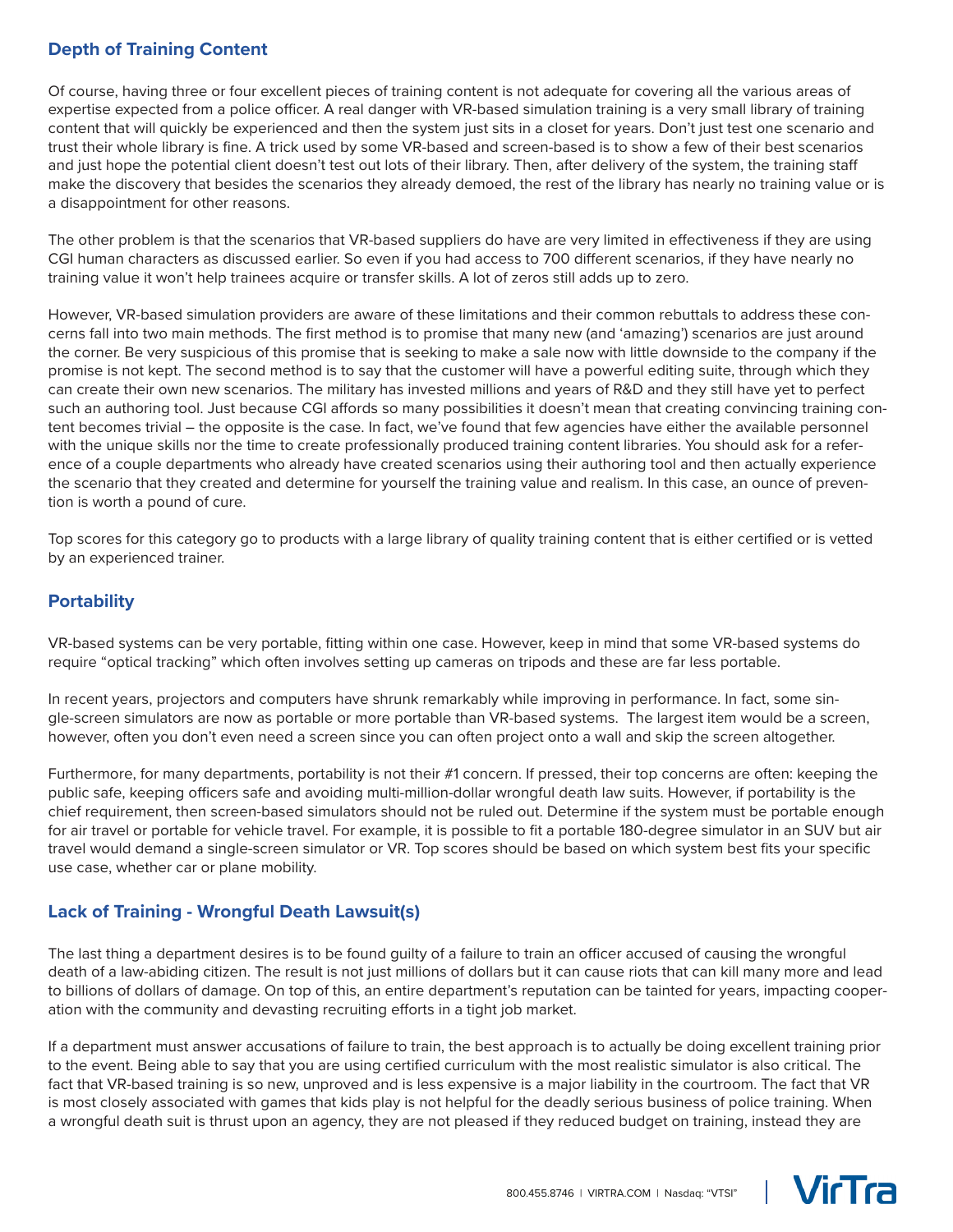terrified by it. Of course, such a lawsuit can place a department and their training program under intense scrutiny. Even if a department bought VirTra's V-300® simulator, arguably the most effective police simulation training tool in the market currently, it is most useful if utilized correctly for all officers. Also, having records of all the work performed in just deciding what training simulator to buy could also be part of the overall defense that proves there was not a failure to train on the part of the department. Don't be fooled into thinking that 'check the box training' is 'good enough.' It's far better to train properly with effective tools and hopefully avoid the problem in the first place! Top scores in this category go to whichever simulator would standup the best in a court of law and under intense interrogation.

#### **Lack of Training - Officer Injury or Death**

The costs of the loss of an officer due to avoidable injury or death go far beyond the financial and are hard to calculate. Adding up the numbers to recruit, hire and then train a replacement officer is easy math. Adding up payments to disability and death benefits are formulas. Calculating the negative impact resulting from a loss of an officer due to poor training is monumental. How do you calculate the effect of feelings of guilt for not providing quality training? How do you calculate the effect on the morale of the other officers? How do you calculate the loss of this officer in the lives of their spouses and their children?

"Check the box" training unfortunately exists. This is the training that is provided that technically meets the standard by the letter of the law, but fails the spirit of the law. Moreover, it fails people who trust us with their training. It may check a box and allow one to say, "Yup, we did training," but was it training that provided improvements and change in trainee's skills? Was the change lasting? If the training did not provide effective skill acquisition and transfer then the job was not done, the box wasn't really checked.

#### **Recurring Costs (Assuming Outright Purchase)**

The recurring costs of VR-based or screen-based simulators are quite similar. Both products require new software updates and new content to be created and have hardware that can and will eventually break-down. One slight difference is that VR often has a trainee personally handling the HMD and/or computer – and this greatly increases the chance of damage to an expense part of the overall system. Also, VR-based systems often require more instructor time as each trainee must adjust the headset to their own eyes and deal with those who wear glasses. It is case-by-case fitting to each trainee and takes additional time.

#### **Initial Costs (Assuming Outright Purchase)**

The cost between vendors can vary wildly. Some VR-based simulators can cost more than screen-based simulators and vice-versus. Keep in mind that some screen-based simulators have a large library of training content and continually reinvest back into the product with a large team supporting your purchase. A simulator that sits in the closet broken or has very limited training value is not very useful, even if the simulator was purchased at a discount.

For agencies without funding to handle upfront costs, VirTra offers a 'pay as you go' subscription service that removes the need for a large upfront purchase, bringing the upfront cost actually below that of VR-based offerings.

#### **Conclusion**

Just a few weeks ago a reporter experienced one of the very latest VR training simulators at a tradeshow. He reported, "the [VR] experience wasn't perfect. The red dot sight didn't operate like the real thing — you had to line up the red dot with the front sight to shoot accurately. Also, I couldn't go full-auto with the rifle during the simulation itself — kind of a bummer. Additionally, reloading the magazine was an awkward, clunky experience. The simulator was fun… As a training exercise, though, it's got its limitations. The mannequins don't shoot back, so shooting from cover like you would in a combat situation isn't required" (Read, 2019).

This description of a VR-based system further underscores why it is critical to employ an objective process when evaluating any training product, particularly a brand-new methodology. Moreover, this type of purchase is an investment in the officer's life and safety as well as the life and safety of the communities they serve. Costs are a factor but negative training or lack of training effectiveness can be far more costly.



**VicTra**